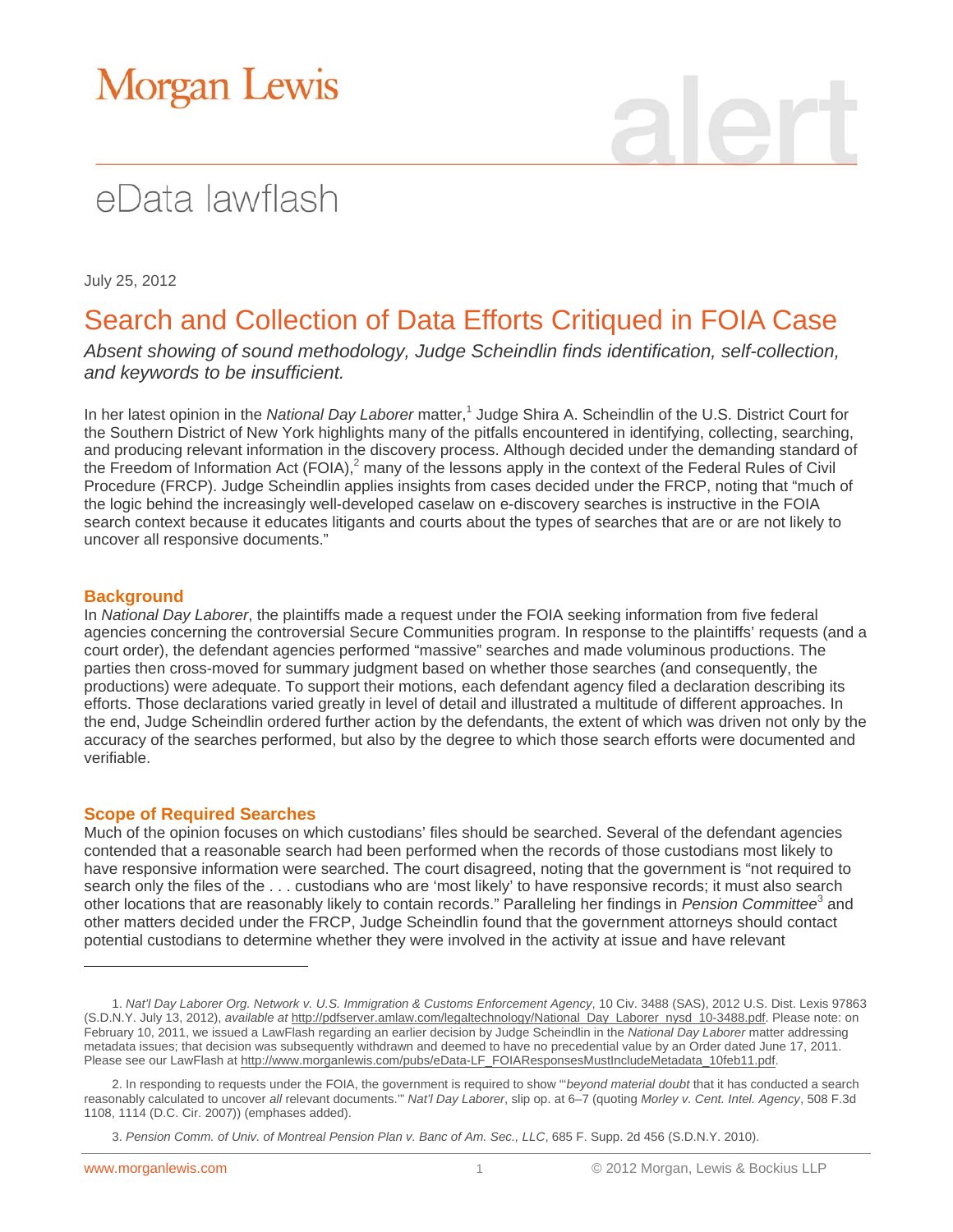### **Morgan Lewis**

information. The *National Day Laborer* opinion also reiterates the duty to follow up with custodians who fail to respond after receiving a request to provide responsive documents. The court noted that it is "plainly improper" to view "a non-response as a 'no records' response." The court also noted that the following inactions may render a search for responsive information inadequate:

- Failure to search the records of former employees
- Failure to search archived records
- Failure to follow through on obvious leads, such as searching the records of individuals copied on key correspondence
- Failure to search, or to describe the extent of the search, for materials in the possession of third parties, including independent contractors retained by the government who were involved in the decision-making process

#### **Document Identification and Review Methodology**

In attempting to defend its search for responsive materials as adequate, the Federal Bureau of Investigation (FBI) simply stated in its declaration that it had conducted a "manual review" of documents in order to find relevant records without describing what this actually entailed. Judge Scheindlin could not determine that the phrase "manual review" indicated that every document was reviewed by human eyes, as it was much more likely that the FBI custodians looked through specific categories of documents or searched using keywords. Absent evidence of what specifically had been done to locate relevant information, it was found that the FBI failed to carry its burden of showing under the FOIA standard that its search was reasonably calculated to uncover all relevant records.

#### **Reliance on Custodian Self-Collection Without Appropriate Supervision**

Several of the responding government agencies did not monitor custodians but instead relied on them to conduct appropriate searches to gather relevant information. Judge Scheindlin noted that "most custodians cannot be 'trusted' to run effective searches because designing legally sufficient electronic searches in the discovery or FOIA contexts is not part of their daily responsibilities." Quoting her opinion in *Pension Committee*, Judge Scheindlin reiterated, "'I note that not every employee will require hands-on supervision from an attorney. However, attorney oversight of the process, including the ability to review, sample, or spot-check the collection efforts[,] is important.'" The court will not simply take at face value unsupported assertions that custodians have "designed and conducted a reasonable search." Counsel must take appropriate steps to oversee and monitor the process, documenting each step along the way.

#### **The Limitations of Keyword Searches**

A number of defendant agencies provided custodians with lists of keywords to use in searching for relevant information. For the most part, the custodians were asked to run the searches themselves and provide the resulting relevant documents. However, these search terms were not tested, and documents without search-term hits were not sampled. Running parallel to cases decided under the FRCP, the opinion highlights the inadequacies of simple keyword searches and the need for parties using such terms to establish their efficacy.<sup>4</sup> Looking beyond keyword search, the court noted the "parties can (and frequently should) rely on latent semantic indexing, statistical probability models, and machine learning tools to find responsive documents," explaining that "[t]hrough iterative learning, these methods (known as 'computer-assisted' or 'predictive' coding) allow humans to teach computers what documents are and are not responsive to a particular FOIA or discovery request and they can significantly increase the effectiveness and efficiency of searches."5

The court further opined that "in order to determine adequacy, it is not enough to know the search terms. The

 $\overline{a}$ 

<sup>4.</sup> *See Nat'l Day Laborer*, slip op. at 37-42 (reviewing issues with keyword search and gathering related case law and commentaries).

<sup>5.</sup> *Id*. at 40.